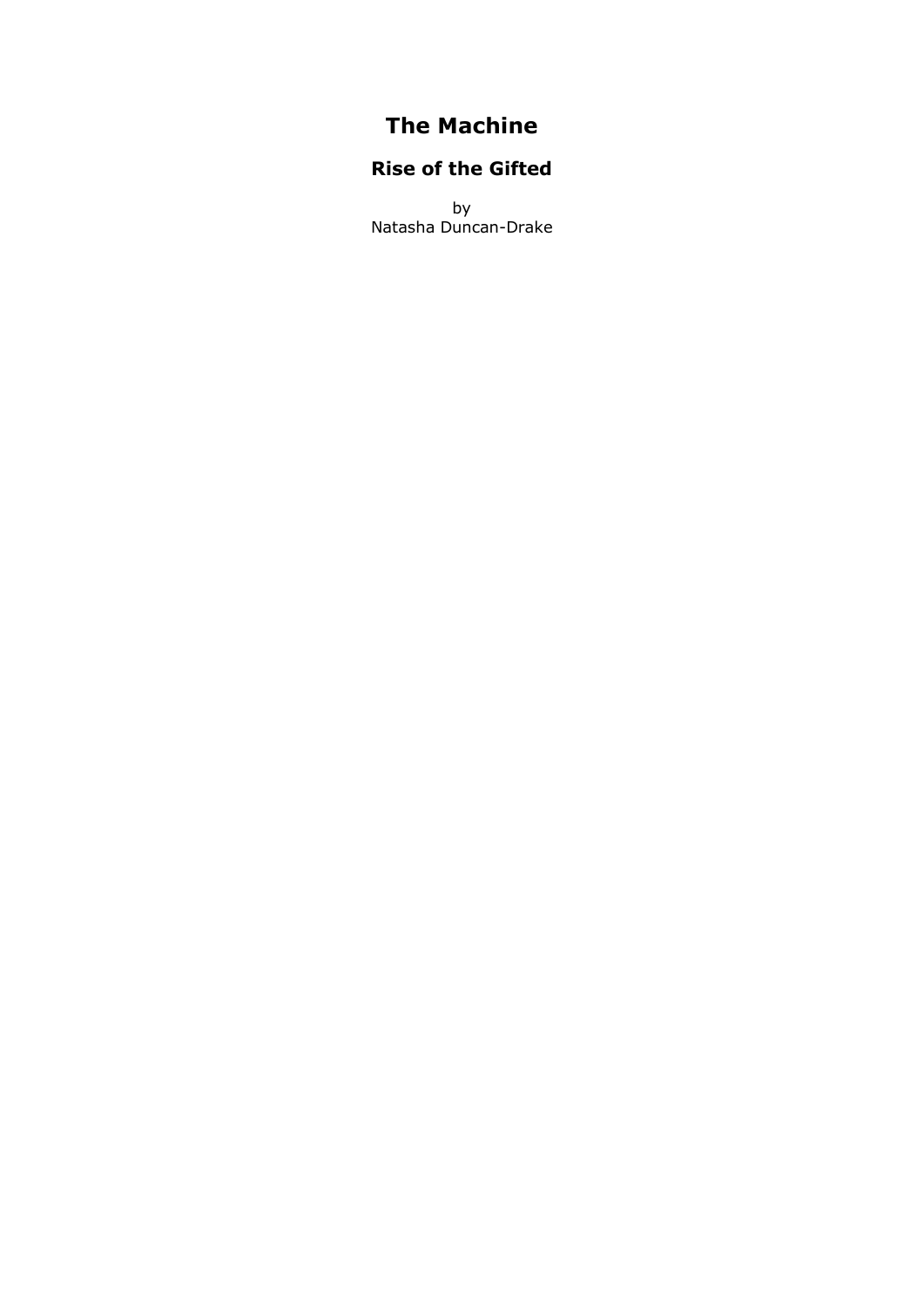### **Kindle Edition**

This publication is a work of fiction. Names, characters, places and incidents either are the product of the author's imagination or are used fictitiously. Any resemblance to actual events, locales, organisations, or persons, living or dead, is entirely coincidental and beyond the intent of either the author or the publisher.

Wittegen Press

<https://www.wittegenpress.com/>

Copyright © 2016 by Natasha Duncan-Drake

<https://www.wittegenpress.com/natashaduncandrake>

Cover art by Natasha Duncan-Drake

This ebook is licensed for your personal enjoyment only. This ebook may not be re-sold or given away to other people. If you would like to share this book with another person, please purchase an additional copy for each reader. If you're reading this book and did not purchase it, or it was not purchased for your use only, then please return to your favourite retailer and purchase your own copy. Thank you for respecting the hard work of this author.

RefNo: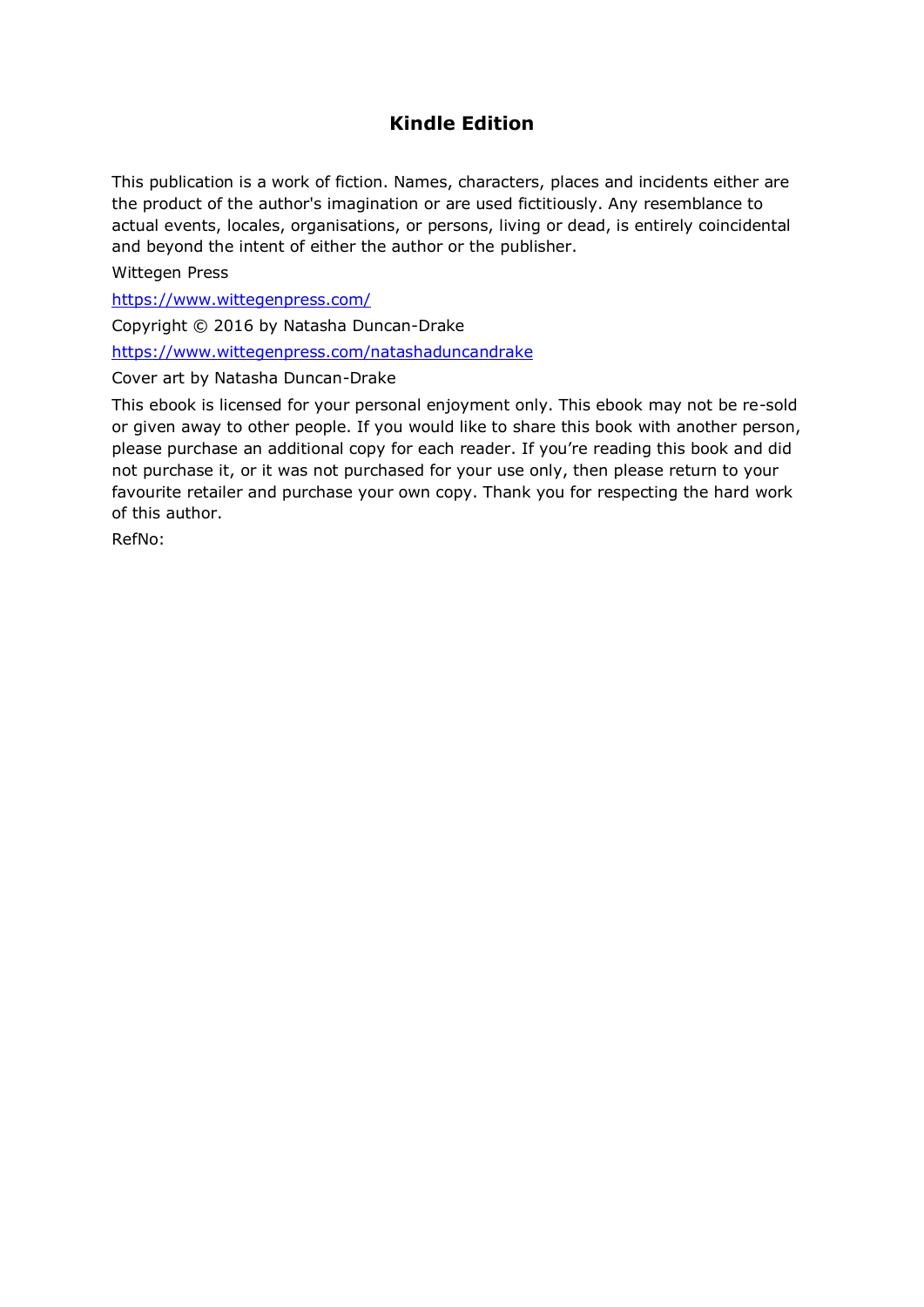#### **The Gifted Series**

**The Machine** - Book #1 <https://www.wittegenpress.com/the-machine> **Nightmare** - Book #2 <https://www.wittegenpress.com/nightmare> Get this book FREE for an honest review of The Machine - see book page above for details. Series Page <https://www.wittegenpress.com/the-gifted>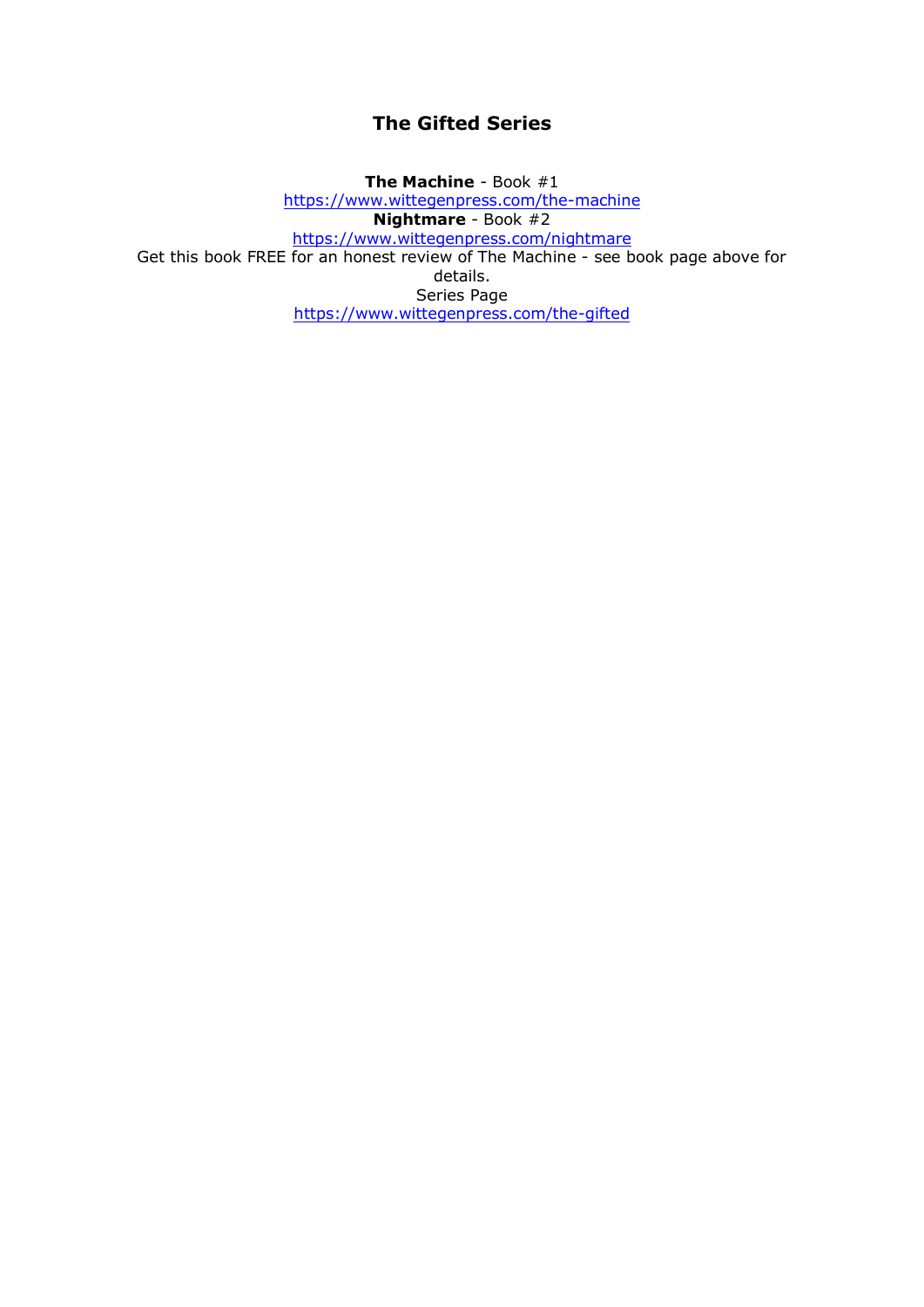#### **Dedication**

To men in tight Lycra with sparkles, who prompted the whole premise for this story, thank you.

#### **Previous Publication**

The original version of "The Machine" was published in two parts 12th and 13th July 2012 and in the Giveaway Games Anthologies, it has since been re-edited and has grown by one third.

### **Acknowledgements**

Photo credit (cogs photo in background): [wwarby](https://www.flickr.com/photos/wwarby/4782904694/) via [VisualHunt](http://visualhunt.com/) / [CC BY-ND](http://visualhunt.com/)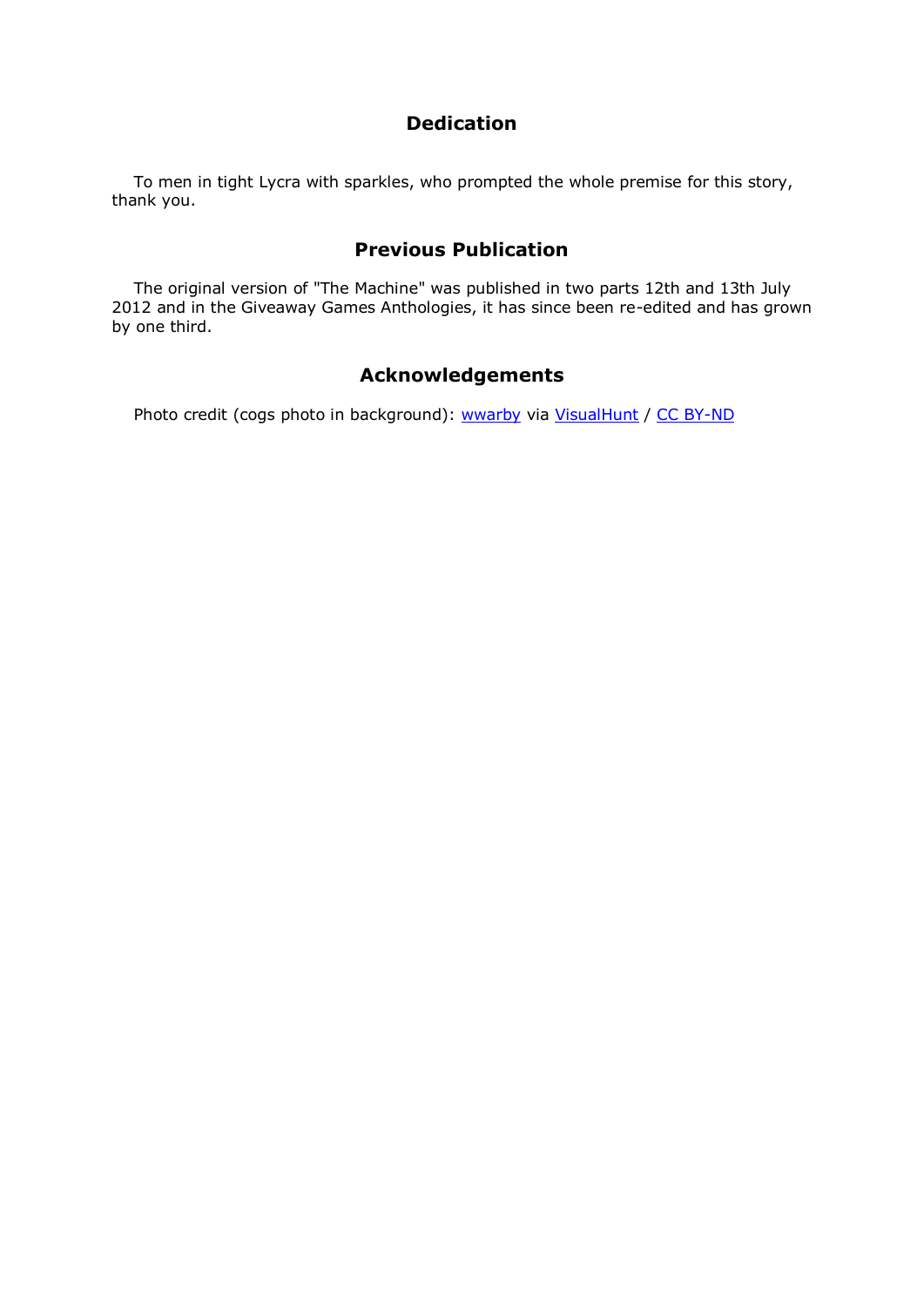## **Table of Contents**

|--|--|--|--|--|--|--|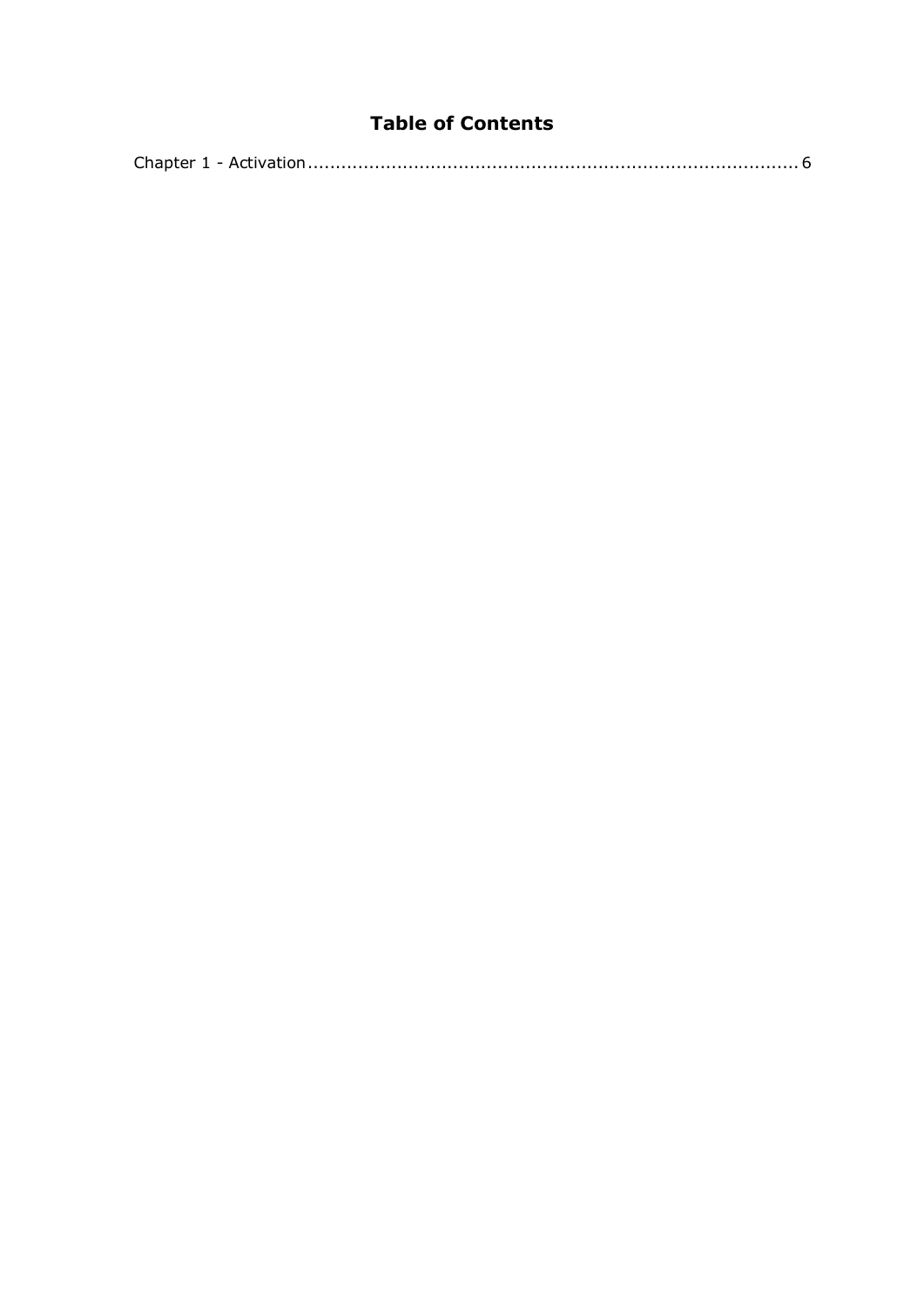#### **Chapter 1 - Activation**

<span id="page-5-0"></span>Rafe was in a hurry.

Whoever had had the idea to produce a US/Russian/Chinese special sporting event in celebration of the new economic treaty that was going through had to have been insane. There was figure skating and speed skating, long and short track, in the dual arena and athletics on the field and gymnastics in another arena down the road. It was as if someone had stuck pins in all the sports they thought the various countries were good at and then invited all the top athletes from the three countries to compete.

It was completely crazy and the whole world was watching, which was why Rafe was there reporting on it.

Given the current political climate, everyone was hoping sport could settle some of the latest rumblings. Rafe was waiting for it to all blow up in the organisers' faces.

He had too many things to do and not enough time to do them, which was why he wasn't really paying attention to his surroundings. The messages from his producer and his agent were far more important at the moment. If he had been giving thought to anything but texts he would have picked a different route.

"Well look who it isn't," said an all too familiar voice with an annoying American twang.

Not that Rafe found all American's annoying, just this one in particular. He looked up from his phone to see Louis 'pronounced the French way, darling' Hayes less than three feet away.

Before he had fallen in the previous year's world championships and shattered his knee, Rafe had been Louis' arch rival on the ice. Competing for the UK in men's figure skating, Rafe had spent the last few years swapping the number one spots in various competitions with Louis, but that was all over now. After eighteen months he could skate again, but he would never be able to compete at top level. These days he was doing TV shows and reporting for European sports channels and Louis was still glittering up the ice.

It made him want to knock Louis' perfect teeth in with one of his skates all the more. "Hayes," he said and then realised that Louis was not alone.

Joy of joys, possibly his other least favourite person was standing next to Louis. "And Voronov," he added, wondering which deity he had pissed off to end up with both of them in the same place.

Voronov was a long distance speed skater for the Russians. Tall, blond and very much not sparkly, Voronov was an unlikely friend for a flamboyant American figure skater, but the pair had met at their first Olympics, hit it off and been firm friends ever since. Louis was something of a Russophile and had even been to Voronov's wedding two years ago, which, given that Voronov was something of a state hero, had been quite a big deal. Louis was also one of the few allowed to call Voronov by a ridiculous nickname like they were in a club or something.

Rafe had met Voronov at the same time Louis had, only their relationship had started off more as instant dislike.

"You're looking a little harassed there, Rafe," Louis said, smiling sweetly.

The urge to deck the other man was strong. Rafe employed all of his skating will power not to do it.

"Places to be, important people to see," he said, doing his best to get in a dig. Of course he was all too aware Louis was much better at this game; Louis with his

perfect hair and designer clothes and sycophantic fan base. It made Rafe grind his teeth. "The competitors?" Voronov said, tone innocent, but Rafe couldn't help it, he glared. That stung.

There was nothing more in the world that he loved than the ice and it had been taken away from him. He honestly had no comeback.

Surprisingly he saw Louis dig his elbow into Voronov's side. Maybe their antagonistic relationship did have lines. Once upon a time he and Louis had been friends and practice mates under the same coach, but then they had somehow become rivals. Rafe still wasn't sure what had happened, but he had become the British poster boy for the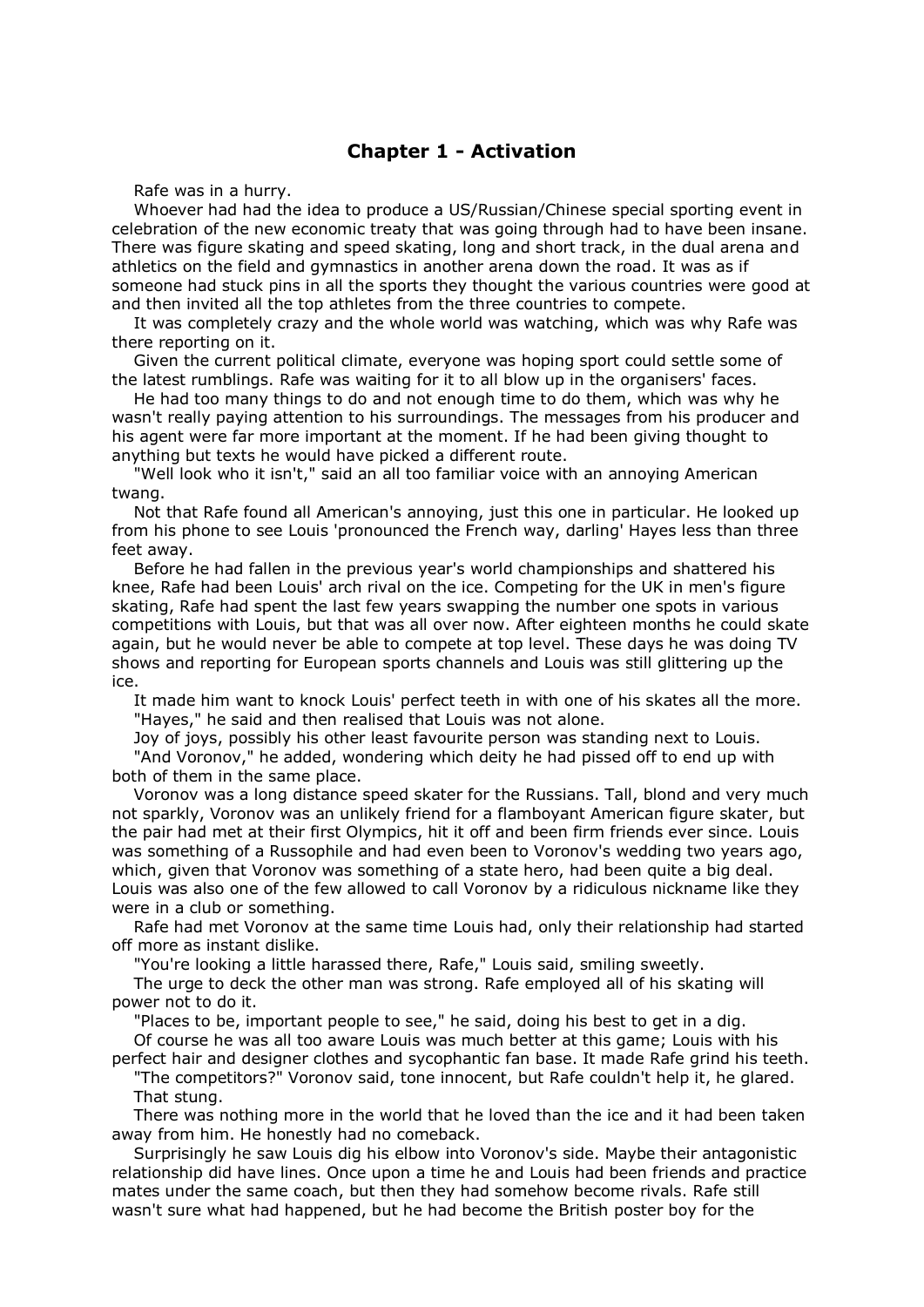international ice skating federation and Louis had become the American rebel with amazing talent.

"So, who are you commentating for this time?" Louis asked, clearly trying to be nice after Voronov's below the belt shot.

That just rubbed Rafe completely up the wrong way.

"The BBC," he said, digging his fingers into his palm to keep himself calm. "Now I'm late for a meeting, so I have to run."

"Aren't you co-commentating with the lovely Maria Hessle?" Louis said before Rafe could get away.

"Yes," Rafe replied, doing his best not to grind his teeth and damning the polite genes his family had handed down.

"I'm sure I read somewhere that you and she were an item," Louis said, "how's that going for you?"

Louis' expression was completely innocent, but Rafe wasn't fooled, it was yet another dig. When they had been friends there may have been some adolescent fumbling between them and Louis was well aware Rafe's tastes ran more to the male than the female: yet another bone of contention between them, what with Louis being out and proud and Rafe being firmly in the closet.

"You of all people should know not to believe everything you read," Rafe said, as sweetly as he could manage.

The one thing he had to be utterly thankful for was that Louis was not the kind to out anyone, not even an ex-rival. Louis had had to defend his own sexuality so much, even before being officially out, technically, that Louis had the integrity not to do that to someone else. Didn't stop all the digs though.

"Maria is happily attached to a Polish plumber from Chiswick," he added, because he couldn't help trying to rub Louis' nose in the ridiculousness of tabloid reporting.

Of course it didn't work, Louis just smiled.

"I find it always pays to check," Louis said.

Every time they met it was the same with the subtle poking at his weakest points. And it galled Rafe to realise that he only understood his own sexuality so well because of Louis Hayes. He had done quite a bit of self examination over the years.

"Well, I really must go," he said.

Louis clearly wanted to continue the conversation, but Rafe wasn't sticking around to find out what for. The last thing his career needed was a headline about him trying to kill an American citizen on American soil.

 $\sim^*$ ~

Rafe was hovering, waiting for the next skater to come along for the press meet. It was currently Louis' turn. He was supposed to have been interviewing everyone, but even his producer realised that asking him to interview Louis Hayes was a bad idea, hence his co-host, Maria, was doing it. He was in line to talk to the next skater in.

If Louis won things Rafe would have to bite the bullet, since he was the lead interviewer this time round. At least he could be thankful that it had turned out he was good as a celebrity commentator. However, these were just preliminary chats for sound bites, so he could get away with leaving it to Maria.

"Sorry, Ladies and Gentlemen," a member of the event security team walked up to the gathering, "I'm going to have to ask you to move to a new area. This one is needed for warm up."

That sounded odd to Rafe, because he was pretty sure no one was due on the ice yet today and he hung back. Louis looked equally put out, which was actually kind of funny. Rafe guessed Louis was bitching to his agent, who patted him on the shoulder, and followed the gaggle of press out as Louis went to make for the locker rooms. Rafe couldn't resist stepping towards his ex-rival, just to see if he could get an annoyed sound bite. Those he was actually quite good at when it came to Louis.

Louis was trying to find something in his huge, oversized bag, by the looks of things, so Rafe waited for his chance. However, it never came. As soon as the press were out of sight men in black Kevlar appeared from several different places with guns. The truly bizarre thing was that they all seemed to be pointed at Louis.